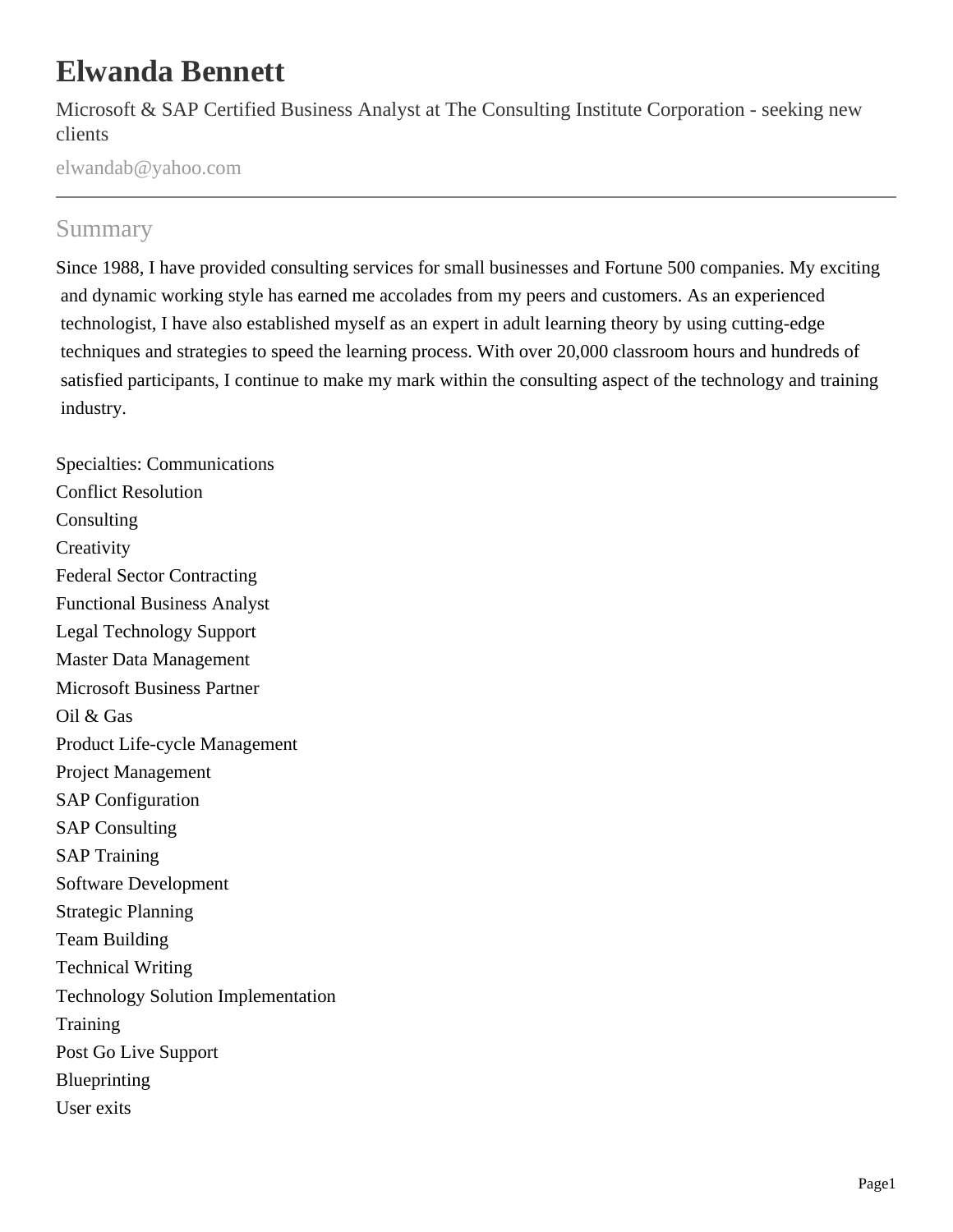End User Training Data Conversion Implementation experience Legacy Systems Functional Specs Full Life Cycle -SDLC SAP MII SAP PLM SAP CAMS SAP HANA Data Modeling

Skill Timeline 1988 - Strong communication skills 1995 - Experience performing end user training 1998 - 17 years SAP experience 1998 - Experience performing hyper care (pre go-live, Over the Shoulder type support 1998 - Experience performing integration testing 1998 - Knowledge of Procurement processes and workflow 2000 - Knowledge of all core sales processes 2000 - Knowledge of All core shipping processes 2000 - Knowledge of all pricing and billing processes 2000 - Troubleshooting, issue escalation and execution 2003 - Hands on SAP configuration 2003 - Knowledge of WM 2005 - Knowledge of MTS/MTO Process Mfg. 2005 - Knowledge of VC

# **Experience**

# **Technical Consultant at JDE CONSULTING**

April 2015 - Present (1 year 3 months)

Jde writing

# **Executive Consultant - Trainer - Owner at The Consulting Institute**

August 2003 - Present (12 years 11 months)

I currently own and run a training and consulting firm in Houston, Texas. I have the best team mates this side of heaven. We offer consulting, certification, training and testing services for businesses along with SAP.services. Our offices are minutes from the airport and downtown.

# **SAP Consultant at Metropolitan Transit Authority of Harris County**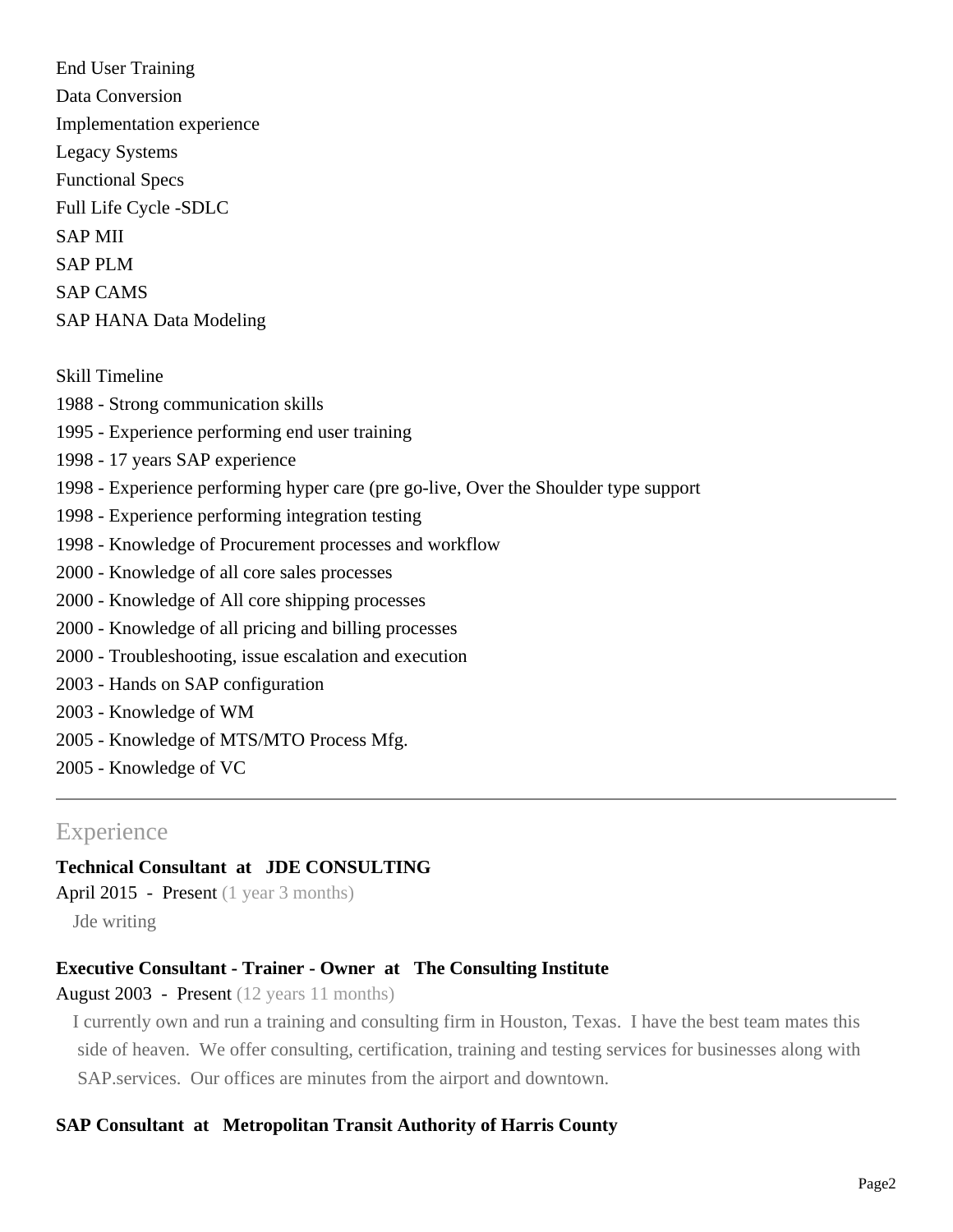#### June 2016 - June 2016 (1 month)

Creating a proposal

## **Business Analyst at The Consulting Institute Corporation**

May 2015 - June 2016 (1 year 2 months)

Conduct documentation for the JDE - ERP Space...

Work for the completion of many projects so has to participate in the planning and analysis related to conversion of data and integration of various projects.

Modify the needs or the business requirements related to system applications.

He or she has to collaborate with the technical team as well so has to test the solution, recording and tracking technical issues.

Identify the risk involved in issues and work for the improvement and ensure that it will sort out in timely manner.

Handle many projects in one time so has to provide day-by-day experts of project management for various projects.

Provide recommendations and advice on emerging trends of IT.

Provide help to the juniors as well such as consultation and advice to BAs on complex and more difficult assignments.

Implement the needs of the customer into application and operational requirements.

Maintain the coordination with the client personnel and development team.

#### **SAP Consultant at The Consulting Institute Corporation**

2003 - June 2016 (13 years)

Consulting, training, configuration and project stewardship

#### **Academic Tutor at Arrow Academy Charter School**

January 2016 - May 2016 (5 months)

I worked as an academic tutor here

#### **Sharepoint Consultant at Port of Houston Authority**

April 2015 - May 2016 (1 year 2 months) Sharepoint

# **SAP PLM Functional Consultant at US Army**

#### March 2014 - February 2015 (1 year)

Performing ongoing data management activities and functional consulting within the Product Life cycle Management module. Providing leadership and support to the core team, working within Solution Delivery to develop and implement high-quality solutions for the client SAP PLM (Module expert) - ECM, - Product Data Management, - Life cycle collaboration, -Document Management - SAP Workflow, Other Modules SAP MM & SAP FI – Supply Chain Management. Provide functional support for SAP PLM Systems. Configured with custom message types, material types and material master customization.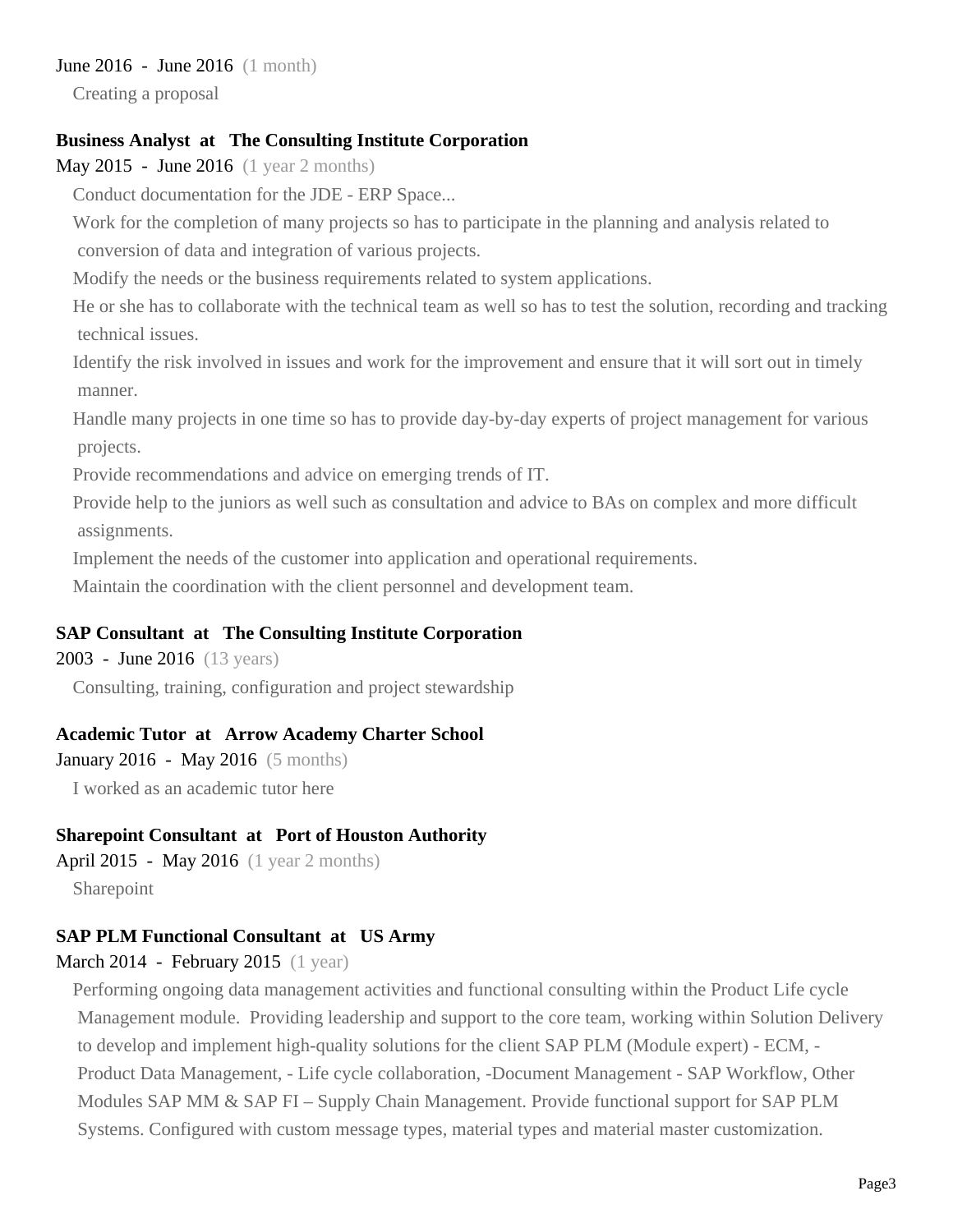Provide corrections and transport support. Escalation and Change Control Coordination. SAP End User Trainer for PLM. Process Planner for PLM with Operational Support. Responsible for Configuration and Implementation changes of the SAP PLM, and the Production MM Modules. Responsible for researching OSS Notes, implementing and transporting to the Production Client. Responsible for data interface between the Product development (PLM) and the product manufacturing (MM,PP, FI & SD) systems. Presented to ARB committee involved with Analysis, recommendations and SAP Modification. Responsible for troubleshooting application problems. Responsible for Process monitoring and maintenance including: Variant configuration, Object classification, Document distribution, change request processing, CAD connection etc. Gap analysis and solution design research, creation and implementation. When necessary, coordination with SAP to effect resolution of particular delivery requests.

# **SAP Support at Cameron**

#### January 2014 - May 2014 (5 months)

During this position, I use Solution Manager, SAP and many other tools to support end users and Super Users. Aside from responding to tickets and writing blogs, I work to educate individuals using quick reference guides and on-screen sharing.

#### **Engineering and Quality Super User Lead at Cameron**

#### August 2013 - May 2014 (10 months)

- Work closely with the Engineering and Quality Transformation, OPTIMUS and Sustain organizations to understand the status and direction of engineering/quality processes and system.
- Lead the use of social media across the organization to assist the super users with questions and issues end users have in the Engineering and Quality function.
- Responsible for providing continuous learning opportunities for the Super User community and providing support in SAP and related systems.
- Provide input and consult with business leaders regarding business strategies, the capabilities of the existing systems, and filling any gaps or shortfalls.
- Be the liaison with the SAP users and technical system support and have the ability and aptitude to understand and explain the implications and technical requirements of issues to management.
- Identify requirements using interviews, document analysis, requirements workshops, surveys, site visits, business process descriptions, use cases, scenarios, business analysis, tasks and workflow analysis.
- Successfully engage in multiple initiatives simultaneously.
- Drive continuous improvements and automation of current processes and system working through the Engineering and Quality Business Process Committees.
- Provides business-level user support, and appropriate training for SAP and cross functional applications in the Engineering and Quality space.
- Reinforce Cameron standards, processes and procedures in accordance with policies set forth by management.
- Maintain current technical and business expertise.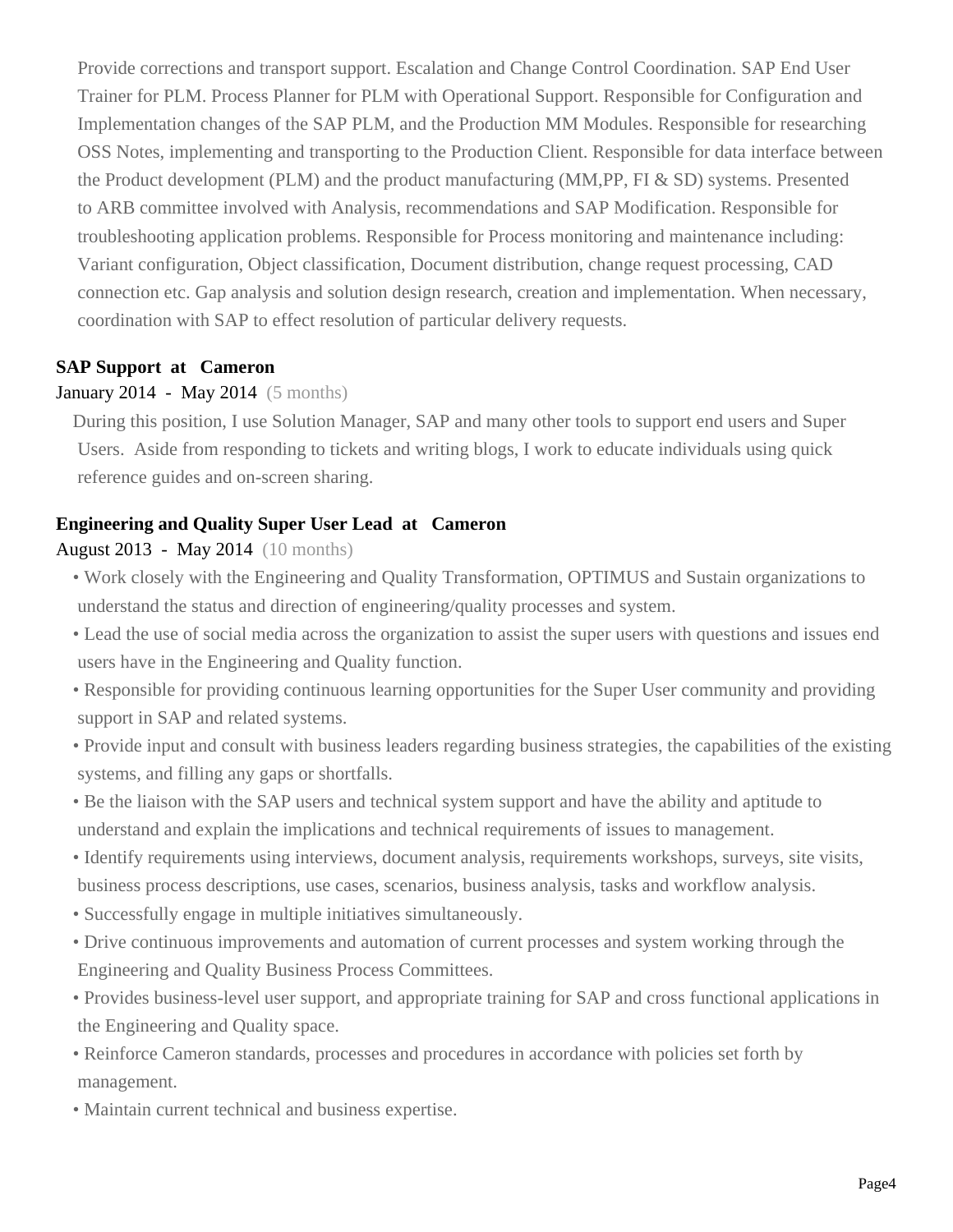- Creation of super user training to support business processes and new development
- Recognizes potential problem areas and provide advice and direction on the use of technology tools and problem solving processes
- Worked with Manufacturing Integration Intelligence, created quality inspection plans that were connected to direct shop floor inspection activities, reviewed technical completion of inspection work items generated

# **SAP PLM Functional Consultant at Cameron**

# June 2012 - May 2014 (2 years)

Gathering and analyzing business requirements, writing functional specifications, testing software, applying business rules to system processes, mapping data, performing additional troubleshooting, solution developing, application of the software development lifecycle. Working with team members, using a standard approach to provide logical engineering change management solutions, examining workflow, updated business process maps as needed.

## **SAP Consultant - Spectra Energy at The Mosaic Company**

## March 2012 - June 2012 (4 months)

Tax (Income, Property, Sales and Use) - Work Execution, Work Management, Project Management, Training, Development, Plant Maintenance, Process Development and Mapping, Communication of Data Structures and Relationships, Traceability.

# **SAP Training Developer at Tyco Flow Control**

#### January 2012 - March 2012 (3 months)

Developed Financial Courses regarding the following topics:

- # Profitability Analysis
- # General Ledger
- # Accounts Payable
- # Account Receivable
- # Fixed Assets
- # Controlling
- # Product Costing
- # Credit Management
- # Month End/ Yearly Close
- # Invoicing/Payments

# **SAP PLM Consultant at Army LMP Project**

#### 2003 - December 2011 (8 years)

- Prioritized training needs ensuring that resources are allocated to our most important needs
- Understand the annual technical training strategy and translate this into a training plan for PLM and CAD integration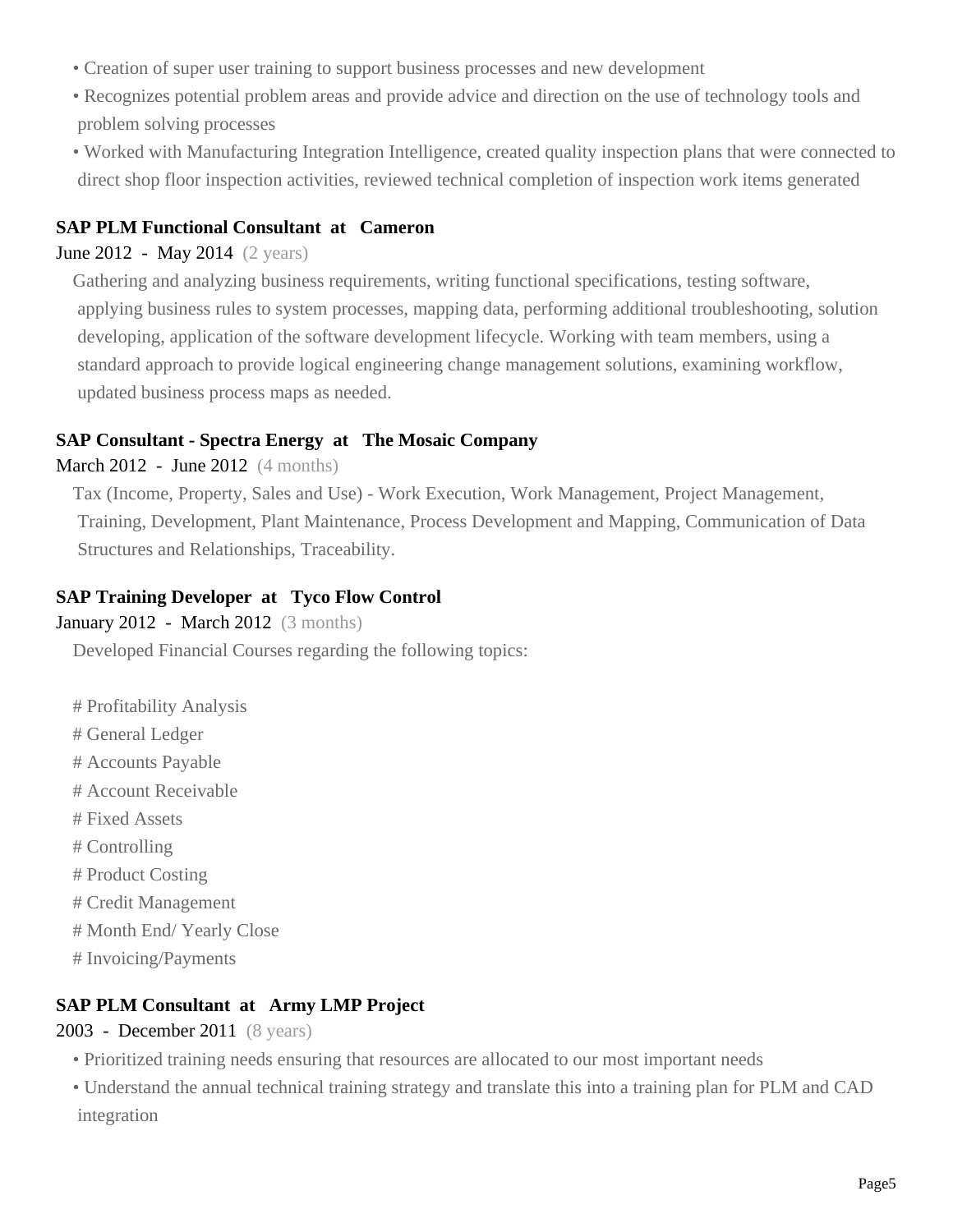- Work with multiple stakeholders across the business to understand PLM training requirements
- Prepare and deliver an annual training plan to ensure all PLM users are equipped with the knowledge and tools to excel within their roles
- Delivered courses and produce training resources where appropriate
- Developed and managed a set of training tools to support and embed best practices
- Undertook logistics support for PLM training events

Improve

- Periodically evaluate dthe PLM training and recommend changes to drive efficiency, capability and enthusiasm
- Proactively identified and implement efficiencies in processes and procedures Examples using existing products and parts to demonstrate key processes

Team

- Worked within a small team to deliver a great service
- Raised the profile of and champion technical training, ensuring that people can reach their potential  $\backslash$

# **SAP PLM Consultant at CSC - LMP Project**

# 2003 - December 2011 (8 years)

Worked as a Functional Analyst/Developer as part of the Modernized Sustianment PLM Team to support the Product Lifecycle Management functionality within LMP. I was providing support for ongoing development of the solution, corrective action activities, support package upgrades, and supporting the Production Support Team (troubleshooting, rectifying functionality issues)for currently deployed functionality. Responsibilities will also include documentation, the support of the Testing, Training and other LMP Teams as it pertains to the PLM processes.

The Logistics Modernization Program (LMP) is to build and implement a robust Enterprise Resource Planning (ERP) solution for the Army Materiel Command (AMC).

Specific Responsibilities:

- Follow up and resolve outstanding tickets.
- Work with various teams such as the Solution Delivery and Production Support PLM Team to ensure any development support the PLM solution.
- Given business requirements and a functional spec, develop technical specifications for any custom development that maybe required.
- Develop, test and deploy custom developed solutions in accordance with established development lifecycle and change management procedures.
- Support the testing of the PLM solution.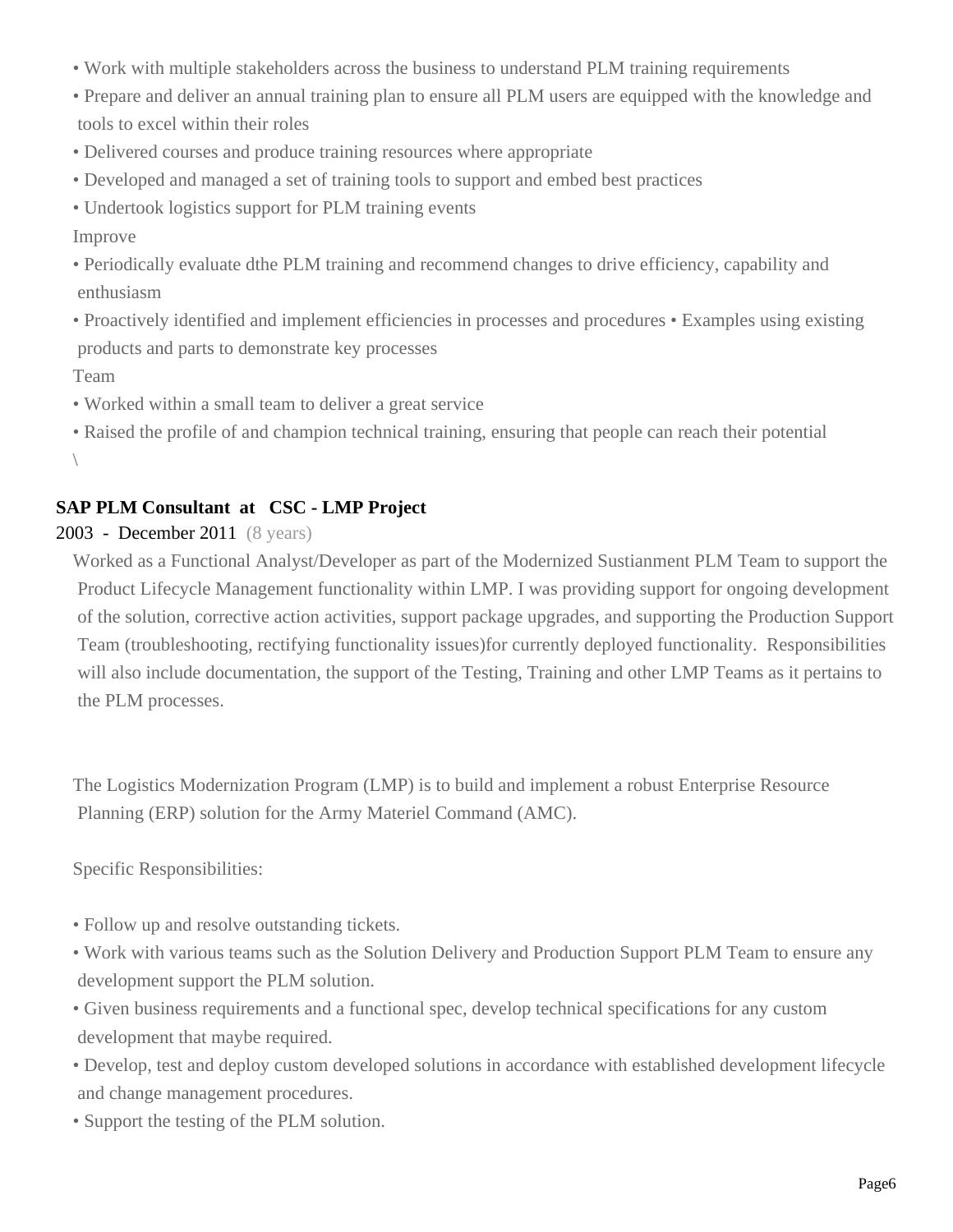• Maintain all relevant documentation pertaining to technical object development.

During this assignment I had to show

- a strong knowledge/understanding of the Bill of Material (BOM) in R/3.
- a strong knowledge/understanding of the Material Master
- knowledge of Engineering Change Management
- knowledge of Configuration Management
- Experience with SAP Industry Solution for Aerospace & Defense

# **SAP PLM Consultant at LMP Army**

2003 - December 2011 (8 years)

**SAP Training Contractor at Aptara**

2010 - 2011 (1 year)

# **Owner at VersiConsulting**

1999 - 2009 (10 years)

# **SAP PLM Trainer/Consultant at Computer Sciences Corporation**

2003 - 2007 (4 years)

Defining and improving work methodologies; taking these improvements into practice.

Preparing documentation: trainings, templates, checklists, guidelines…

Trainings, Coaching sessions, Workshops.

Supported with technical or procedural issues: e.g. phone or personal assistance to solve daily issues.

Personal profile: Open, talkative. Dynamic. Problem-solving oriented. Flexible. Hard-working. Aptitudes for coaching, training, performing presentations and speaking in public.Participative in meetings. Ability to work both alone and within a team.

# **SAP Training Consultant at BP**

#### 2005 - 2006 (1 year)

Work with internal technical resources to conduct the preliminary analysis of client requirements and define the work effort required to meet their objectives

Contribute to the preparation of a Statement of Work by providing Task detail and estimates of effort Daily/Weekly/Monthly updates to the Project Plan along with communication to the client as directed by the Project Manager

Participate in regular meetings with internal team members to ensure understanding and achievement of project deliverables

Identify issues and impacts to the project scope in advance and engage internal leadership and client management to develop action plan

Adhere to the 15-step Implementation Plan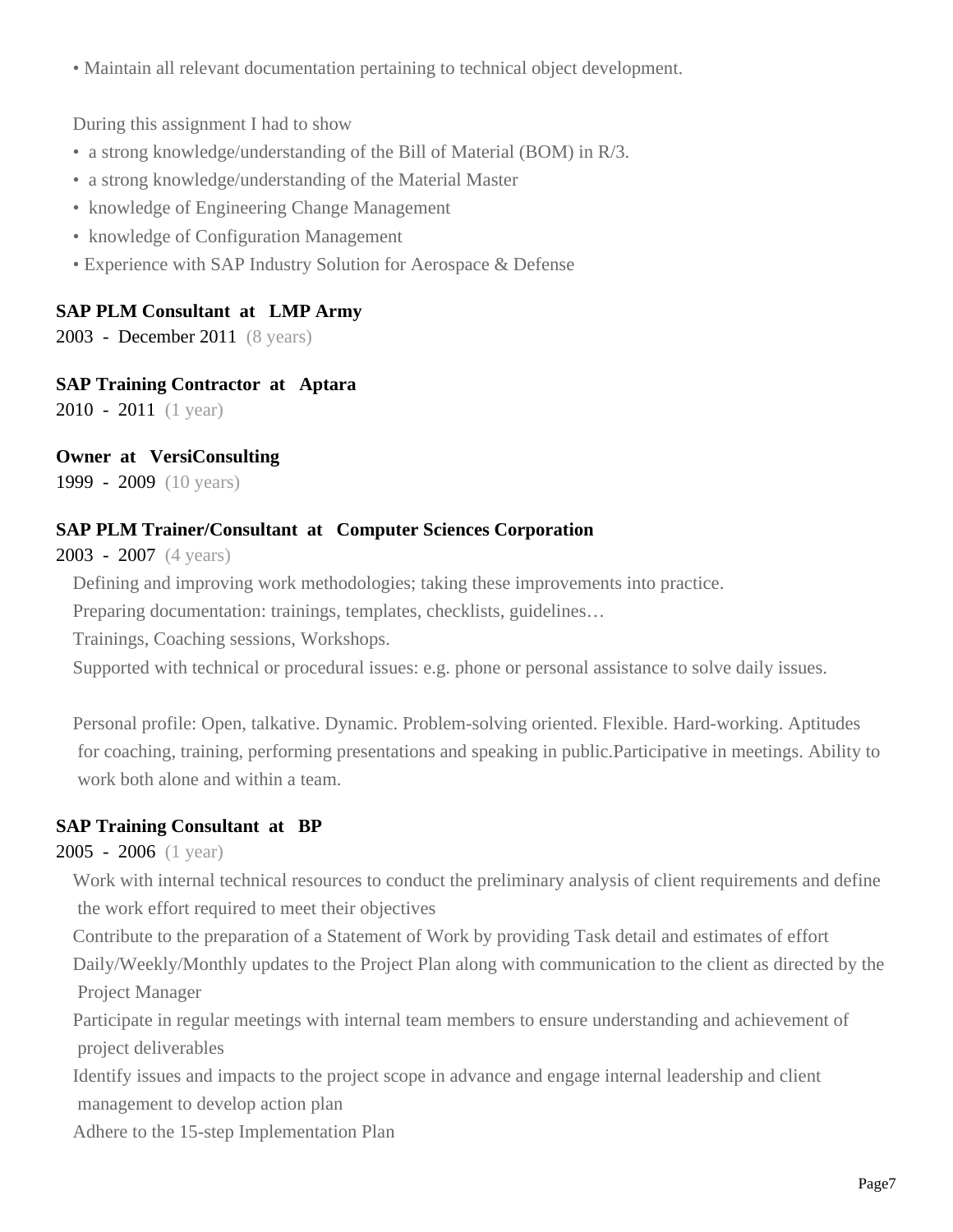# FINANCIAL/ERP KNOWLEDGE

At least 8 years of experience implementing ERP systems, preferrably SAP Certified Accounting Designation or equivalent industry experience enabling the candidate to provide strong guidance to clients through the implementation process preferred Familiarity with GAAP

#### BUSINESS DEVELOPMENT/CLIENT ENGAGEMENT

Able to take high-level business requirements and tasks required to meet the Key Deliverables and Major Milestones

Able to prioritize conflicting requirements and following up on action items to ensure timely delivery of project deliverables

Able to communicate internally and externally in a manner that is clear, concise and professional when identifying needs and presenting alternative business solutions

Strong communication skills, both written and verbal, as the role will involve ongoing client interaction including face-to-face consultation as well as end-user training

#### **SAP Trainer at Technicolor/Thompson**

2005 - 2005 (less than a year)

- # Configured training clients
- # Created CATT scripts
- # Documented SD, MM, PP and configuration transactions
- # Provided assistance with configuration guidance
- # Developed curriculum for SAP rollout
- # Performed work as a functional and technical resource on the SAP team
- # Offered post go-live support for team
- # Built course maps for developer training

#### **SAP Trainer at Technicolor (Thomson)**

2005 - 2005 (less than a year)

- # Configured training clients
- # Created CATT scripts
- # Documented SD, MM, PP and configuration transactions
- # Provided assistance with configuration guidance
- # Developed curriculum for SAP rollout
- # Performed work as a functional and technical resource on the SAP team
- # Offered post go-live support for team
- # Built course maps for developer training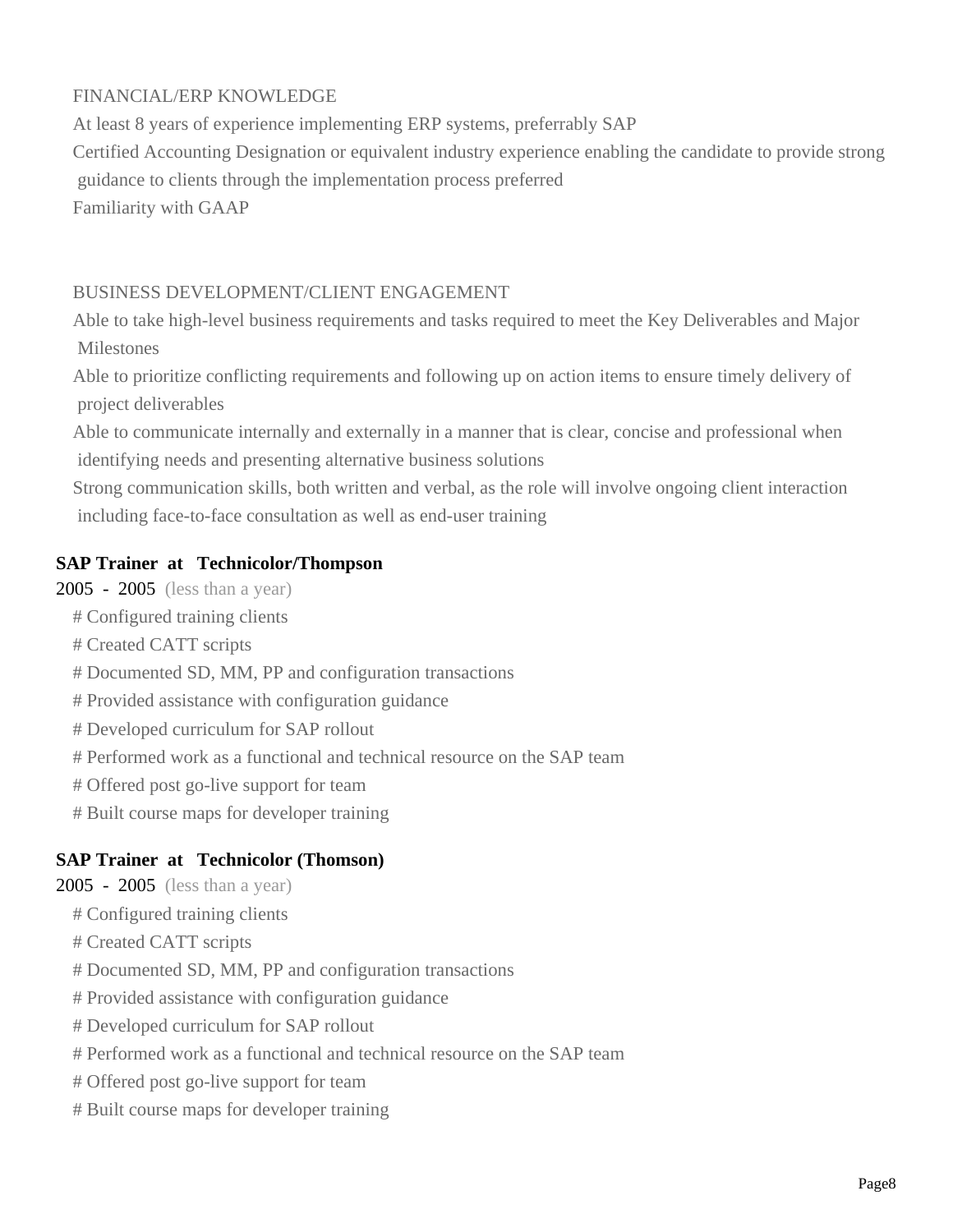# **Technical Writer/Functional Analyst at Hewlett Packard**

2004 - 2005 (1 year)

- # Updated and maintained project documentation
- # Edited and authored functional specifications
- # Designed newsletter website
- # Administered SharePoint Portal Server sites
- # Conducted team user forum training
- # Validated business processes
- # Documented CMMI Implementation
- # Conducted interviews with core team members
- # Wrote articles and other material for the team
- # Utilized Microsoft SharePoint Server, Windows SharePoint Services 3.0, and SharePoint Designer as well as various other .NET components

# **SAP Trainer - InfoPak WebArchitect at Cooper Cameron/Shell**

- 2002 2003 (1 year)
	- # Proficient in BW, PLM, HR, MM, PP, FI & CO SAP modules
	- # Developed training materials
	- # Updated and maintained course outlines
	- # Created training scenarios and loaded training data into system
	- # Delivered instructor-led training to provisioning and procurement teams
	- # Edited documentation for Business Warehouse and other reporting functions
	- # Authored online training simulations using Macromedia RoboDemo
	- # Validated training processes
	- # Implemented templates and standards for training design and development
	- # Conducted interviews with subject matter experts
	- # Designed courses and instructional material, including instructor guides

#

# **SAP Trainer/Web Architect/Writer at Cameron International Corporation**

# 2002 - 2003 (1 year)

- # Proficient in HR, MM, PP, FI & CO SAP modules
- # Created process flow charts that were linked to BPPs
- # Developed training programs
- # Recorded, wrote and edited BPPs using RWD InfoPak
- # Published BPPs in HTML format to an intranet website
- # Managed database containing InfoPak documents and performed extensive web work
- # Reviewed and edited SAPTutors (STT)
- # Created documentation in Insight Objects RESITE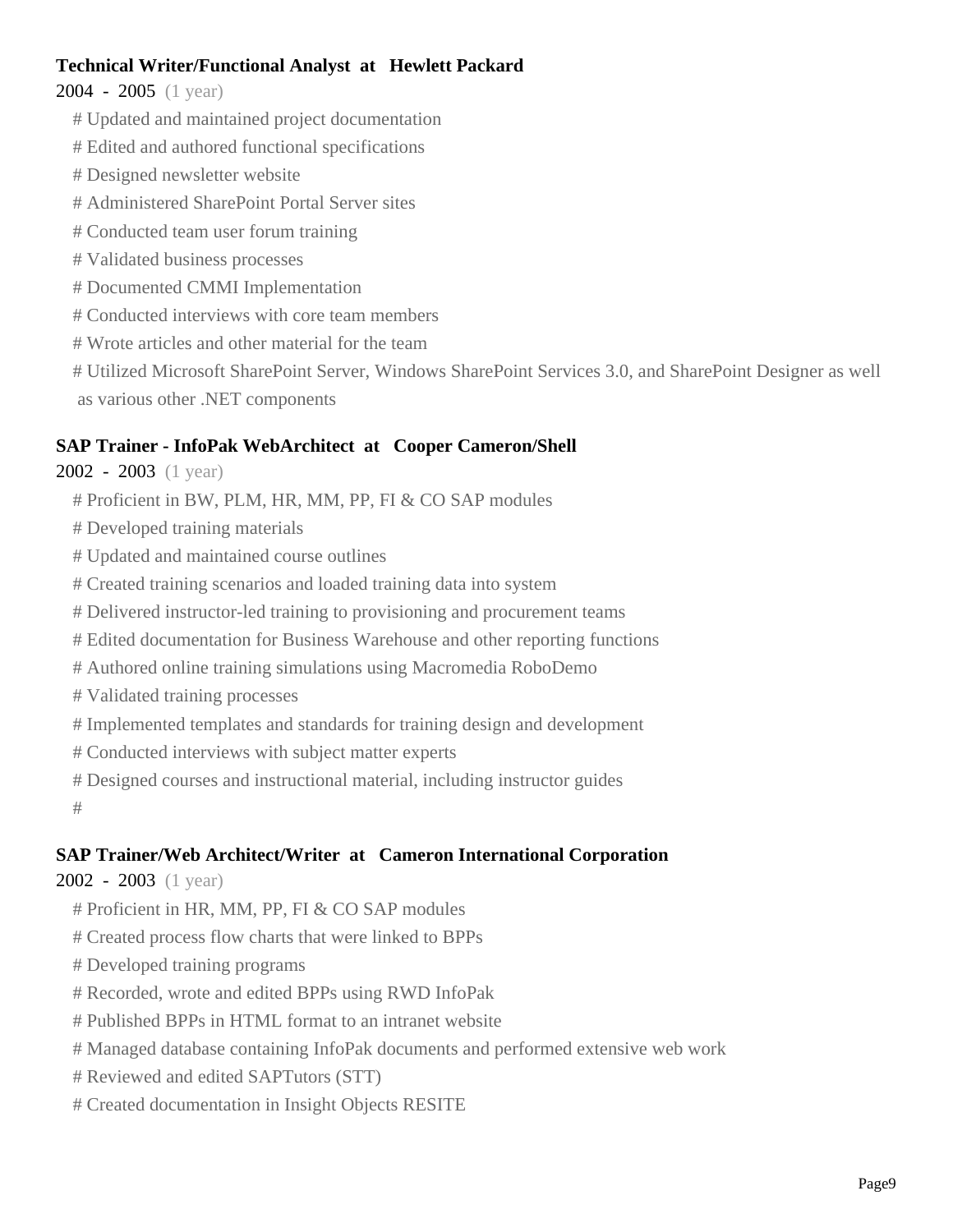- # Designed courses and instructional material, including instructor guides
- # Prepared course materials for functional overview
- # Certified in Microsoft Office Suite

# **Trainer at ECT or ENA**

#### 1996 - 2001 (5 years)

- # Performed course development and instruction design for proprietary trading systems, market operations and volume management training materials
- # Delivered customized instructor-led training for pipeline operations & settlements
- # Conducted training for all trading regions across the United States
- # Designed graphics for corporate-wide communication initiatives
- # Wrote and contributed to technical documentation for four systems
- # Created FrameMaker templates and retained documentation files for team
- # Worked with project team on Settlements integration with SAP
- # Evaluated Personix and Business Objects plan for team
- # Assisted subject matter experts with transition to new systems

# Volunteer Experience

# **Core Development Leader at InsideOut Worship Center**

#### January 2015 - Present

More Abundant Life Ministry - Professional Development Ministry, job training, resume' building, business plan development, personal job hunting strategy, interviewing and work force preparation

# **Executive Director - Children's Church at InsideOut Worship Center**

# January 2008 - December 2014

Serving as the Children's Church leader. Working with ages 2 to 12 years old. Planning lessons, executing curriculum, organizing events. Preparing children to minister at school. Hosting and directing vacation bible school. Teaching and designing learning experiences for children. Bible study and activity implementation for children of all ages.

# Projects

# **Omicron Character Building** March 2013 to Present

# Members:Elwanda Bennett, Onaja Davis

It is estimated that over the course of the next ten years over 5 million technology related jobs will be created. However, our children wont qualify. We want to build character within our kids and we want them to prosper by acquiring in demand skills. The Omicron Character Building Camp has a single overriding objective to motivate kids towards a brighter future by involving them in science, math and technology.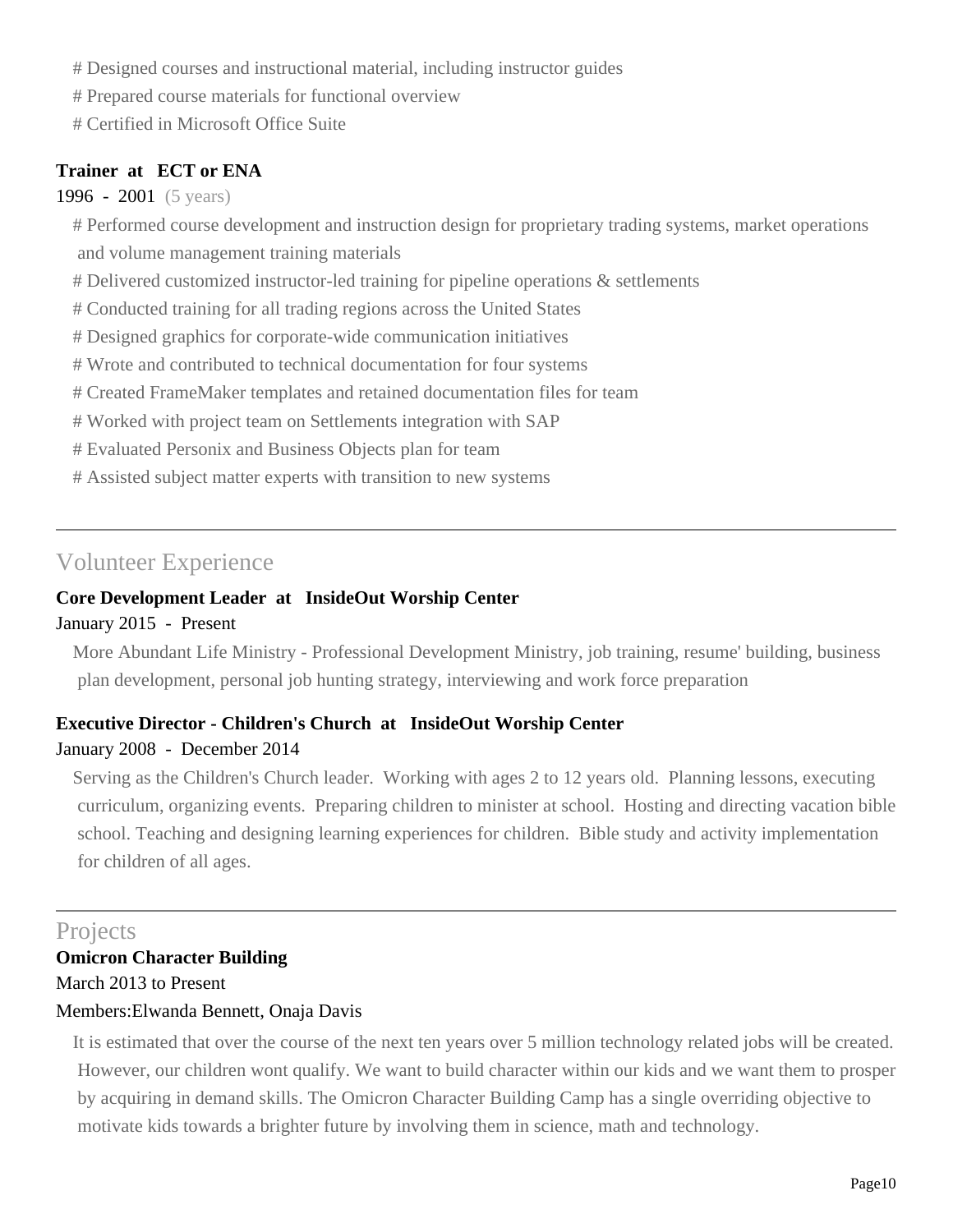Our ten-week program is designed to instill core values and link those principles to the job skills that will benefit their future and the community.

We are partnering with organizations to assist us.

This year. The camp will establish an exciting summer culture that challenges students to learn and grow. The campers will be engaged in activity that educate in personal development within the backdrop of science, math and technology.

The future plan is to offer the camp at different sites across Houston

## **Optimus PLM system implementation**

#### October 2012 to Present

#### Members:Elwanda Bennett, Valentin Paltineanu, Farzad Azizi, Steve Roberts

I represented the Romanian design engineering department at the Cameron HQ in Houston, TX, at the implementation of the Optimus PLM software for the Drilling and Production Systems division. Main activities included:

- Worked on SAP ECC 6.0 EHP 6
- Worked on SAP ECC 4.6c and 4.7 (legacy)
- Used SAP PLM and MM
- Tested functionality using HPQC (Hewlett Packard Quality Center)
- Reviewed test scripts
- Performed regression testing
- Evaluated business processes
- Examined system errors and escalated via feedback
- Demonstrated system tasks via presentations

#### **SharePoint Business Development, Training and Consulting Support**

#### July 2014 to Present

#### Members:Elwanda Bennett, Johanna Williams

I serve as project manager and operations consultant as required for Productivity Coach Training. PCT is a startup with a plan that offers much more than a typical startup. Our founders have over 65 collective years of experience, certified in adult learning theory and with over 75,000 clock hours of training delivery. Our founders have combined a training facility already in operation, a live online training portal with over 700 courses, and Instructor-Led training methods that have helped retain multi-million dollar annual contracts plus a track record for winning over \$1 M in grants and government contracts.

#### **JD Edwards Distribution Guide**

May 2015 to Present

Members:Elwanda Bennett, Andy Klee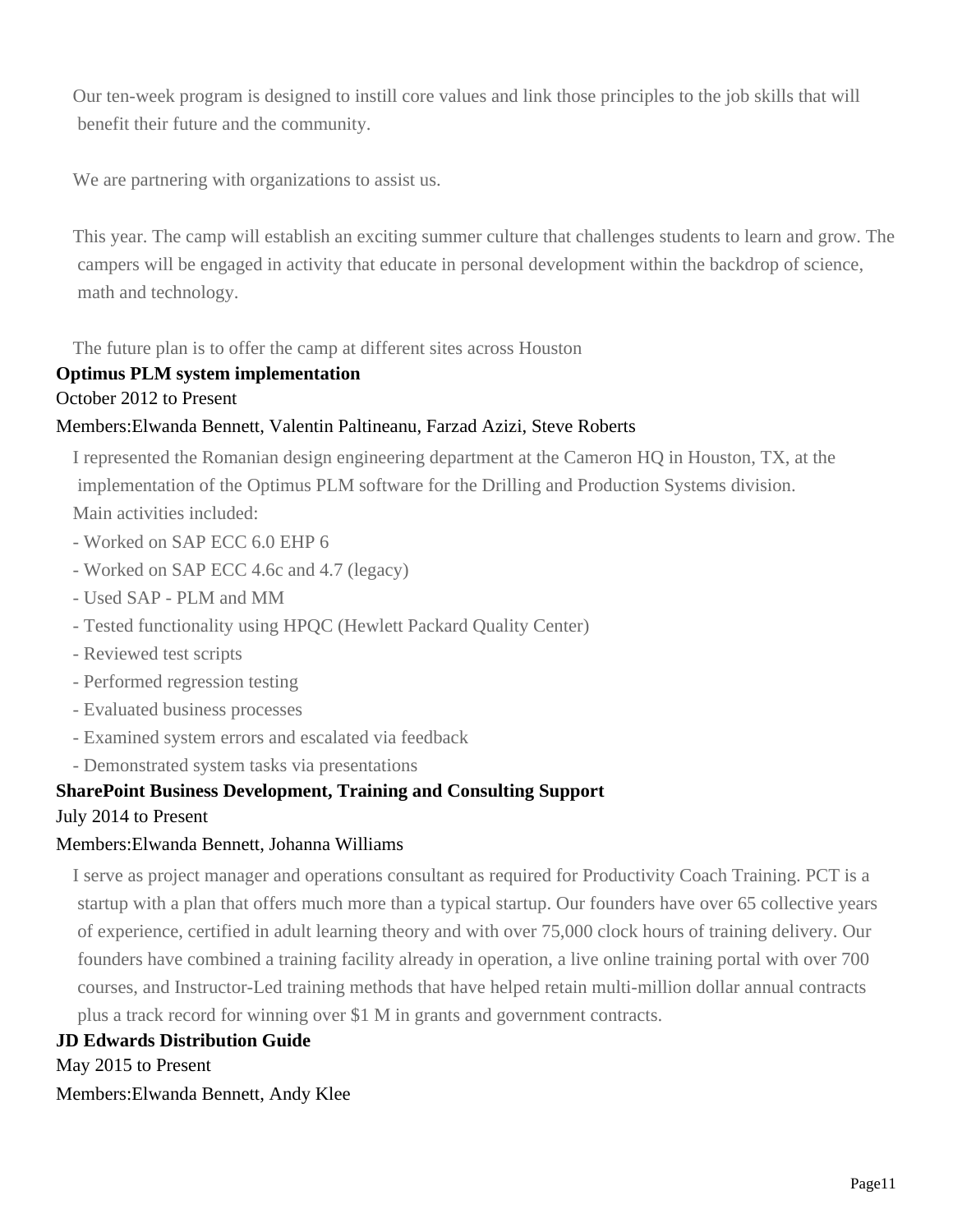I served as editor and project task manager on this initiative. Aside from reading, revising and reviewing the guide, I conducted data mining and performed various processes within the system to capture information that was key to training. The guide itself is under development and our team was able to update this guide and have the training delivered. Our next phase is another edition we have planned for next spring. The processes documented within the book were inventory management, procurement, sales, automatic accounting instructions and other vital areas of corporate focus.

# Publications

# **The Consulting Edge Training Handbook**

Elwanda Bennett February 27, 2007

# Authors: Elwanda Bennett

This training document is a must for conducting the dynamic "Consulting Edge" seminar. These workshops are conducted on a monthly basis by The Consulting Institute of Houston Texas

## **The Consulting Edge: Taking Charge of Your Destiny**

Elwanda Bennett March 6, 2012

#### Authors: Elwanda Bennett

This book offers dynamic information about the consulting industry and how you can help yourself live a more exciting life by choosing this career. Packed with information and resources, the edge is a must read for consultants.

**Absolute Beginner's Guide to Consulting** Elwanda Bennett November 2, 2005 Authors: Elwanda Bennett

Learn everything you need to know about becoming an Independent Consultant.

# Skills & Expertise

**Product Life Cycle Management Technical Presentations Functional Specifications Enterprise Data Modeling Project Delivery Public Speaking Training & Development Presentation Development Business Transformation Technical Writing Consulting Software Development Process Improvement SAP HR SAP Implementation Coaching**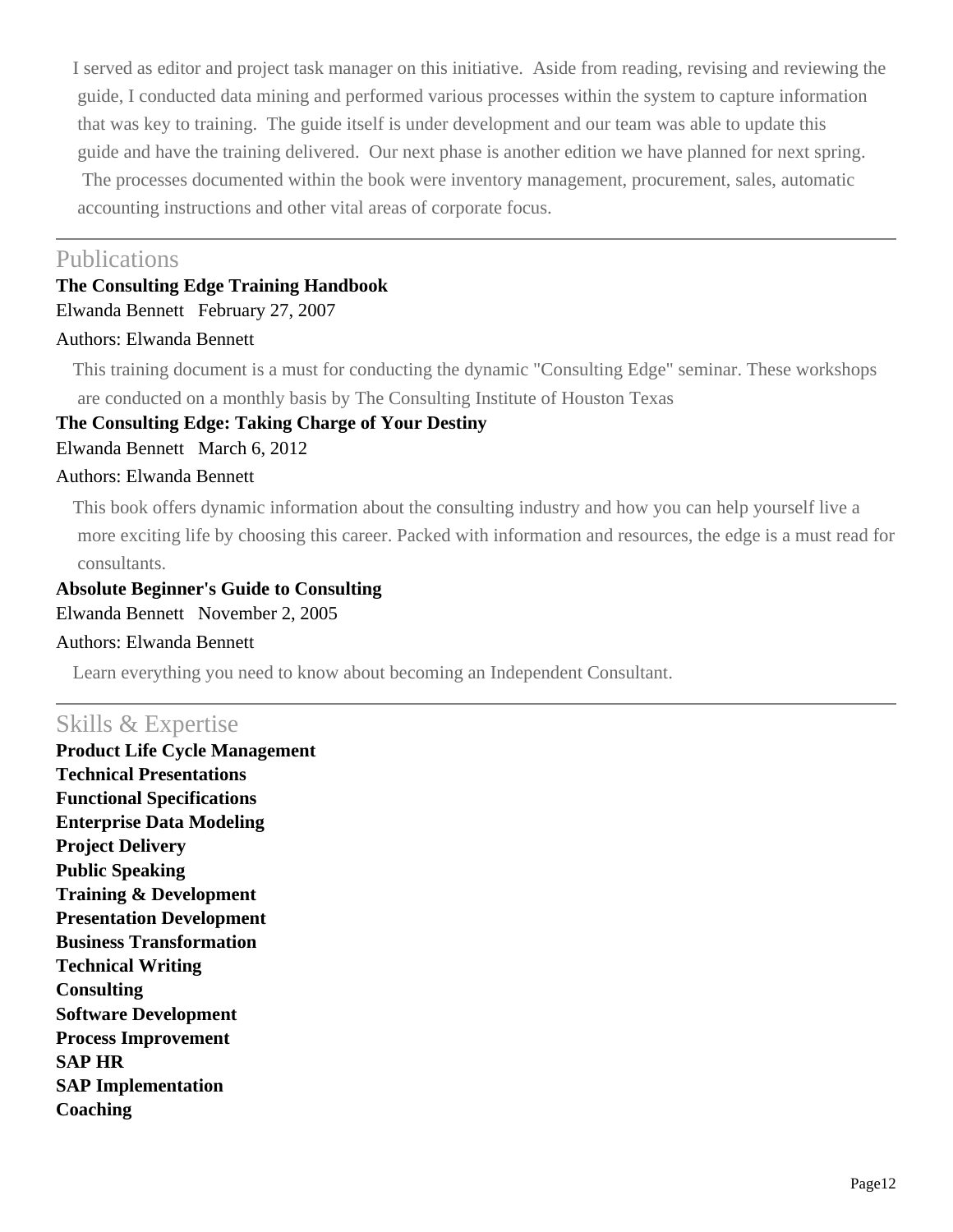**Technical Training SharePoint Materials Management ERP Business Process SAP Training SAP Configuration SAP R/3 Aerospace/Defense System Testing Business Analysis Consultancy Cross-functional Team Leadership Microsoft Office Team Motivator Project Portfolio Management MS Project Business Objects SAP BW Technical Documentation Virtual Teams Microsoft Technologies Oil&Gas Unit Testing Technical Analysis Integration Testing Pricing Strategy Documentation Team Building Business Intelligence SAP HANA Data Modeling Enterprise Resource Planning (ERP)**

## Languages

| <b>English</b>  | (Native or bilingual proficiency) |
|-----------------|-----------------------------------|
| <b>Spanish</b>  | (Native or bilingual proficiency) |
| French          | (Elementary proficiency)          |
| <b>Italian</b>  | (Limited working proficiency)     |
| <b>Japanese</b> | (Elementary proficiency)          |
| <b>Thai</b>     | (Elementary proficiency)          |
| Portoghese      | (Limited working proficiency)     |
|                 |                                   |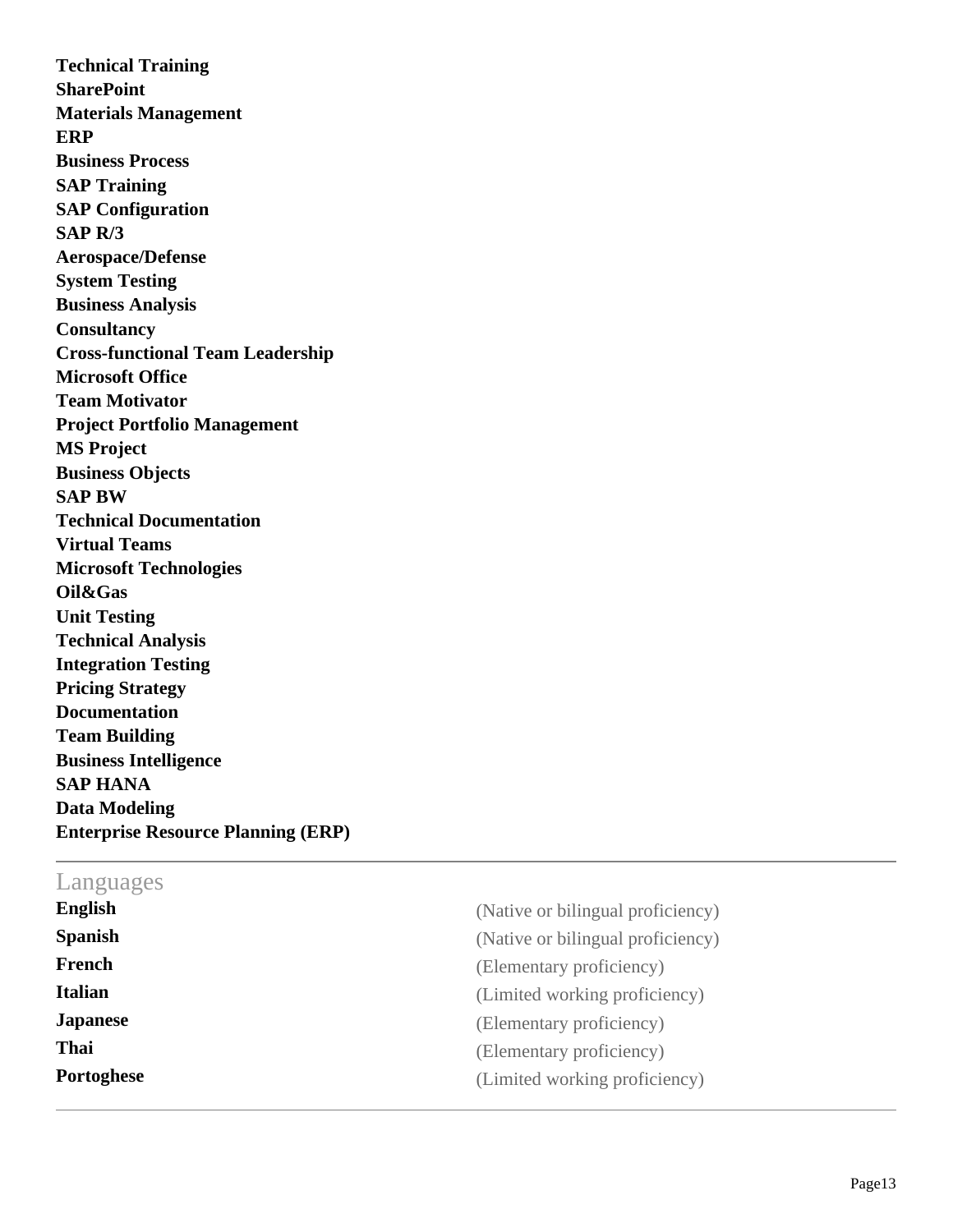# **Certifications**

**Microsoft Office Word** Microsoft **Microsoft Office Excel** Microsoft **Microsoft Office PowerPoint** Microsoft **Certified Instructional Designer** Darryl Sink & Associates April 1998 **SAP Solution Manager Consultant** SAP, Inc. August 2010

# Education

**Barnham Graduate School & Seminary** Bachelors in Christian Counseling, Bible/Biblical Studies, 2011 - 2016 Grade: A Activities and Societies: Grant writing. Volunteering. Ministry. **Loyola University New Orleans** Majored, Communications/Education, 1990 - 1991

# Interests

Languages, Spanish, Italian, French, Japanese, Portuguese, Chinese, Writing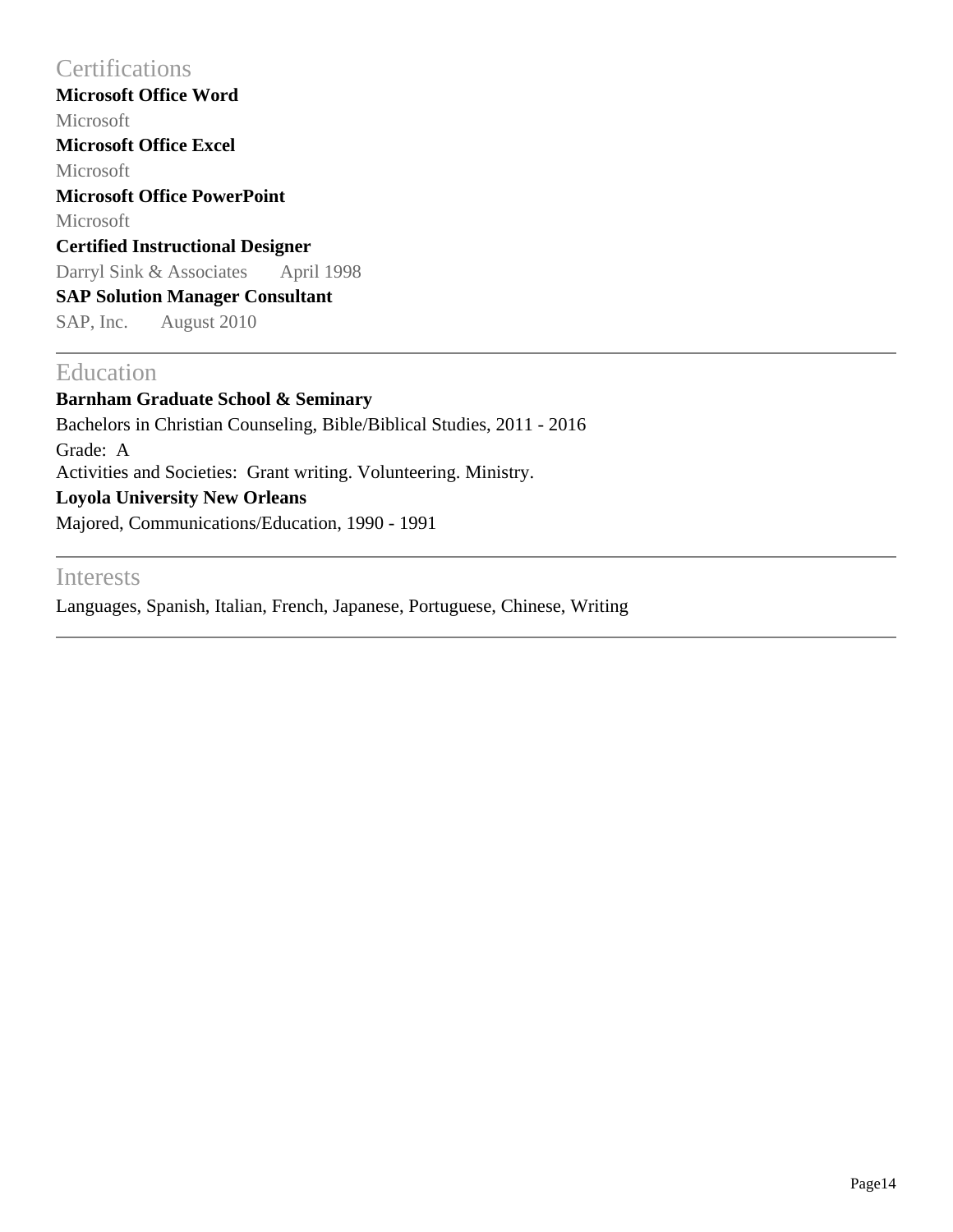# **Elwanda Bennett**

Microsoft & SAP Certified Business Analyst at The Consulting Institute Corporation - seeking new clients

elwandab@yahoo.com

# Linked in.

# **42** people have recommended Elwanda

"Elwanda Bennett is a great employer and business owner. She has the ability to showcase, enhance, and utilize your existing skills to benefit the clients. She takes the time to understand your skill set while exposing you to new ones which is why she is so successful. It has been a pleasure knowing Elwanda and working for her. As an Executive Consultant she is a true professional who demonstrates it with her technical, functional, and people skills. "

# **— Sharlana Jackson***, Sr. ERP Security Analyst, McKesson Specialty Health*, reported to Elwanda at The Consulting Institute

"I have known Elwanda for many years and her work ethic is both impressive and admirable. I have learned so much from her tenacity and persistence and strive to maintain the same level of professionalism that she exhibits. Watching her at work is inspiring, and no matter what she does, she does it with zeal and fervor. I am proud to know her and consider her my colleague."

#### **— Joyce Jenkins**, worked directly with Elwanda at The Consulting Institute

"5-stars is not enough ratings for this top-notch professional. Elwanda Bennett is extremely successful in all projects she undertakes. Her "Holistic" approach is one for all to follow. HolisticPMC"

# **— Elaine Jackson, BS, PMP, Sustainability Project Manager**, was a consultant or contractor to Elwanda at The Consulting Institute

"Elwanda Bennett is a dynamic and knowledgeable consultant. It is rare to run across an individual who displays a balanced mix of personal and professional skills. Elwanda is true to herself and to those who seek her advice. Guidance from Elwanda is technically sound and without fluff. She listens and then provides an answer to a challenge – and in doing so, gives you an example, walks you through the example and remains available until you are confident in the remedy for which her advice was sought. Elwanda is an authentic, approachable and balanced professional whom I admire, respect and trust. I highly recommend her."

**— Wanda Coleman - Consulting Services International**, was with another company when working with Elwanda at The Consulting Institute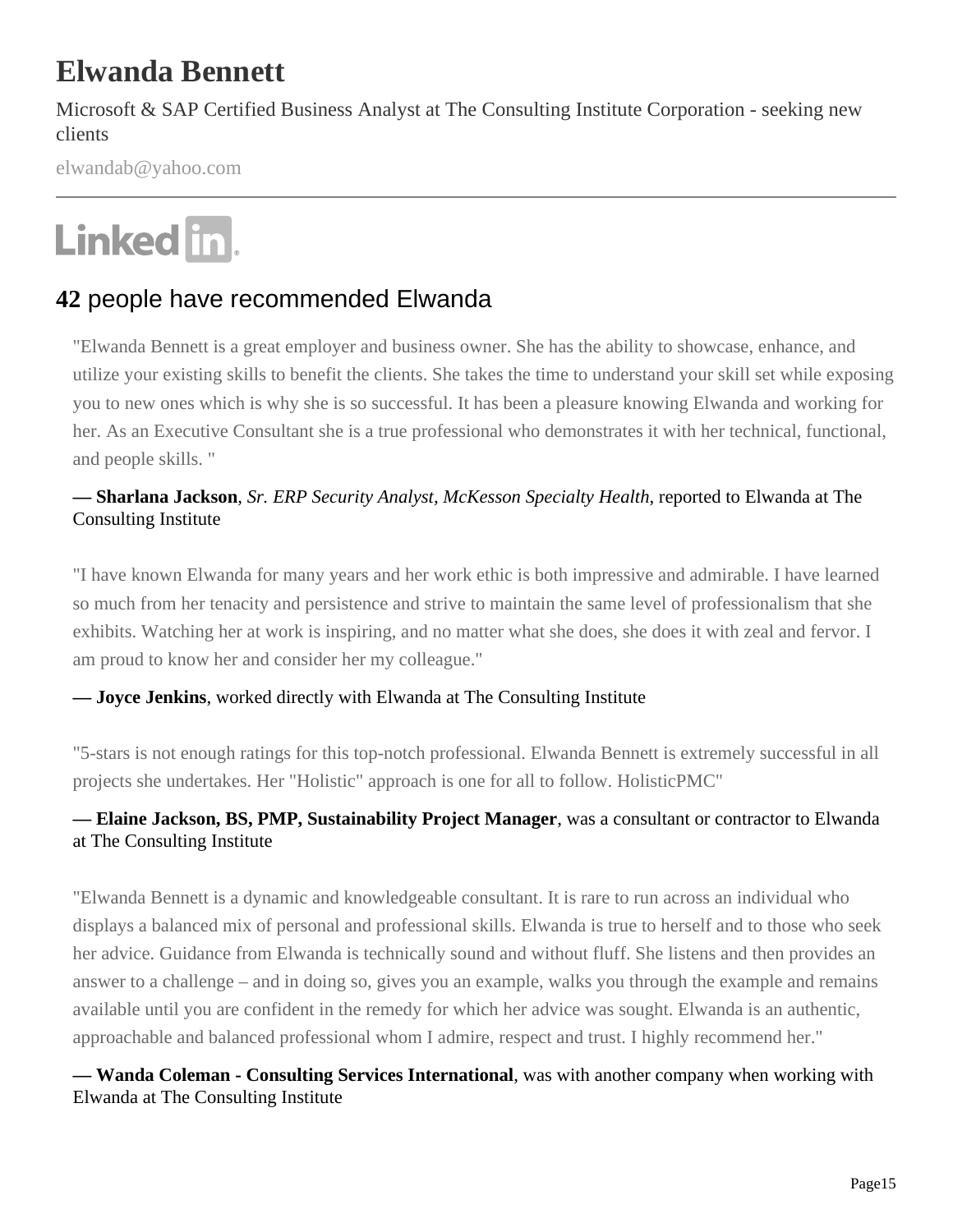"Elwanda is a highly motivated individual who is quite knowledgeable in a wide variety of fields, including but not limited to technology, marketing, and classroom instruction. Her passion for training others is only surmounted by her passion for her family. It was a pleasure working with Ms. Bennett, and I would highly recommend her for future business consulting services or classroom instruction."

#### **— Jason Blasingame**, worked directly with Elwanda at The Consulting Institute

"Elwanda is truly one of the strongest and most knowladgeable people in the SAP eco-system. I recommend her highly."

#### **— Christopher Carter**, was Elwanda's client

"She posesses a wonderful personality and a execellent talent for training!"

#### **— TL James, MBA**, was with another company when working with Elwanda at The Consulting Institute

"I met Elwanda through a different project that I was a part of recently. In speaking with her, I had mentioned my own small business that I had planned on starting. She had immediately decided she would help me with the beginning of the process, which turned out to be a tremendous help. She is extremely knowledgeable and brought to my attention the key elements that are needed to begin my process almost immediately. I think that I would be lost in this new endeavor if it were not for Mrs. Bennett. I have already passed her information on to several business owners that I know she would be of great help to. She truly cares about the projects that she takes on, and success is the only option if her advice is taken."

# **— Tanya Larkin, MBA***, Quality systems/regulatory project manager, TeDan Surgical Innovations*, was Elwanda's client

"Mrs. Elwanda Bennett is an inspirational and motivating person, as well as, a superb instructor/trainer with an engaging personality. I appreciate her for being a unique individual because of her character and other qualities in and outside of the workplace (e.g. hosting Network Mixer social events and other church and volunteer work). I also have attended her SAP classes and Network Mixer events and obtained valuable knowledge of SAP as well as her exceptional business consulting advice/insights."

#### **— Johnny Jackson, MLA, CTP, CAS**, was Elwanda's client

"I would work with Elwanda Bennett again in a heartbeat! Her knowledge of SAP is what I would call "expert" and her teaching abilities are exemplary. Beyond that, her sense of humor, and personality will take hold of you and have you hanging on every word she says. A great woman and a true professional to the core!"

#### **— Dave Bergstrom***, Sr. Business Process Consultant, CSC*, worked directly with Elwanda at US Army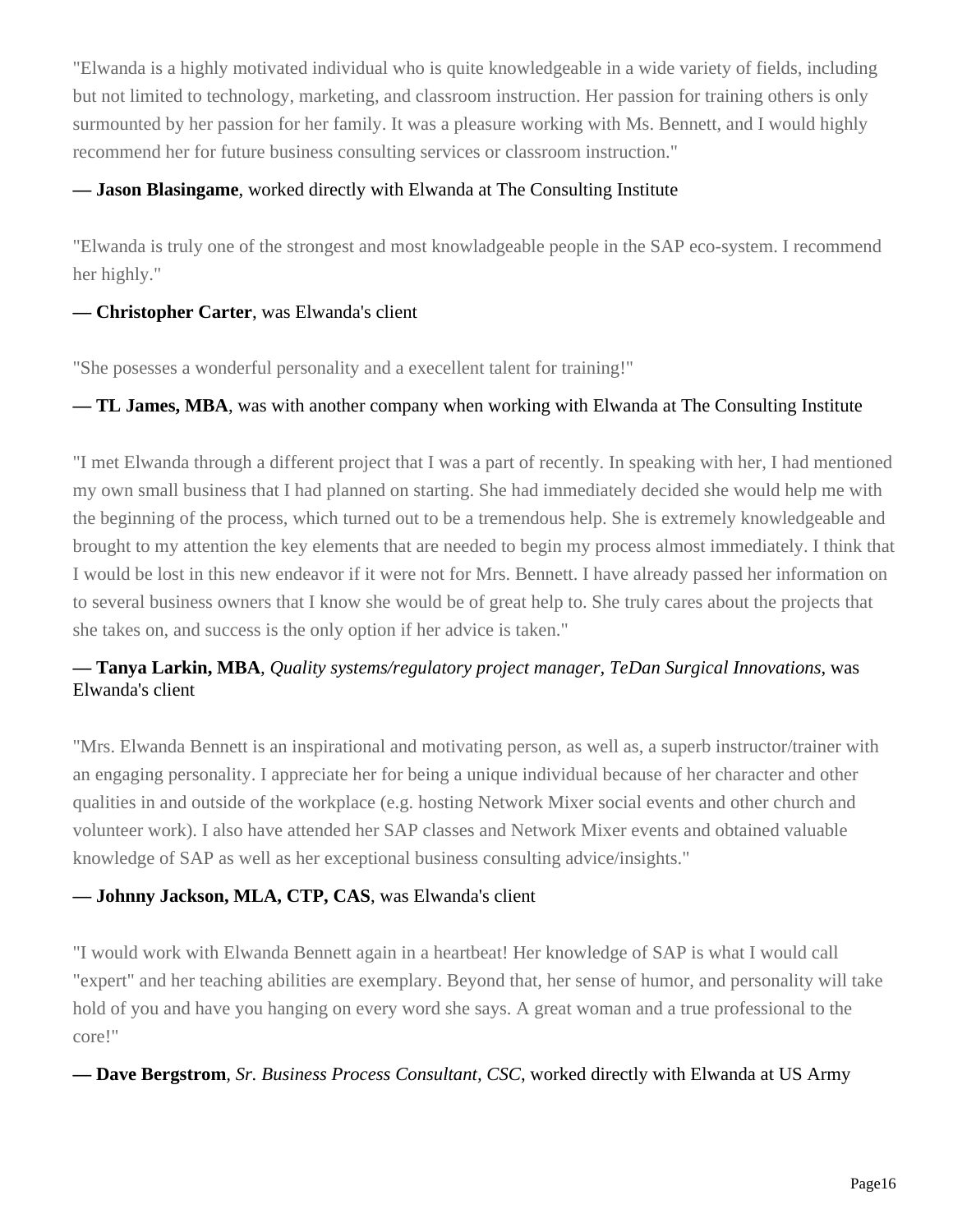"Elwanda is a dedicated and conscientious consultant. Her professionalism and team spirit comes through in every task. Elwanda has asked back on the LMP project multiple times and that is a testament to the high quality of her work and contribution to the project. She takes the lead in building team activities and makes work fun. She is a true team player and an asset for any SAP team."

#### **— Eajaz Rawoof***, Acquisition Team Lead, CSC*, managed Elwanda at US Army

"Elwanda is a great consultant to work with. She is detail orientated in her work and very professional in working with customers. She is the energy of the team with many skills. "

# **— Chandra Artham***, Senior SAP Consultant, Federal Government*, worked directly with Elwanda at US Army

"I have had the pleasure of working with Elwanda Bennett on the U.S. Army Logistics Modernization Program (LMP). She is very knowledgeable of Product Lifecycle Management (PLM) best practices. She also possesses a broad knowledge of enterprise business processes. She is intelligent, articulate, generous and engaging in her relationship with her co-workers."

## **— Wayne Oronzio***, Senior Professional:Product Developer, CSC - Computer Sciences Corporation*, worked directly with Elwanda at US Army

"Elwanda has the unique ability to inspire people to want to be their best. People are drawn to her training and guidance because not only is it informative, it is also interesting. She truly makes learning fun!"

#### **— Julie Fawdington**, was Elwanda's client

"Elwanda is a detail-oriented Trainer who watches the balance sheet like a hawk without losing sight of the strategic objective. She is dynamic lady who can manage number of Super User's from various division's such as Valves & Measurements, SubSea, Process and Compression Systems, Surface Super Users and End users, of course she is Engineering and Quality Fan Girl."

#### **— Sundhu Muthusamy**, worked directly with Elwanda at Cameron

"Elwanda is very dependable, hardworking, delivers quality work, and always on time. She works very well with others. Elwanda is very patient, when training or assisting others. She is very respected among her cowork."

#### **— Aimee Declaris**, worked directly with Elwanda at Cameron

"Elwanda is a jewel ! Highly recommend her , she is passionate about her subject, for which she has great expertise and works tirelessly with people to help and promote in a fun way , full of Energy. A good catch if you need a dedicated professional look no further."

#### **— Kevin Wynn**, worked directly with Elwanda at Cameron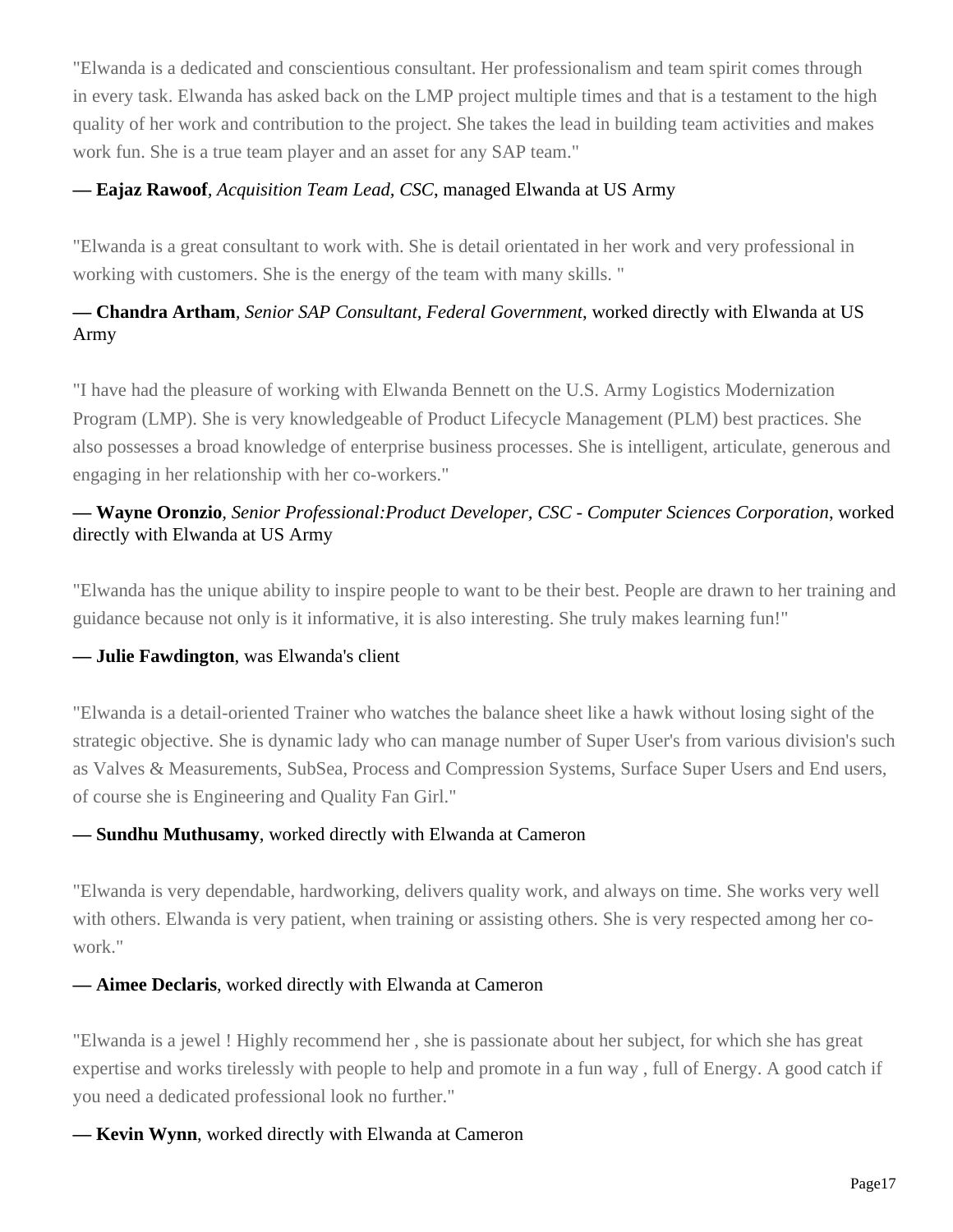"Elwanda is a true professional with SAP Training / Presentation / Communication skills. She is very well organized . Her social media skills are amazing (working as a liason between super users and IT)..She is one of the highest contributors. She is a excellent team player and integrates well with teams and is eager to help anyone any time..."

#### **— Venu Gaddam**, worked directly with Elwanda at Cameron

"Elwanda Bennett is one of the most enthusiastic, positive, upbeat, driven colleagues I have ever worked with. As a Super User lead she went above and beyond to guide her team of Super Users day in and day out. I can't count the number of times that Elwanda came up with a new idea or strategy to engage Super Users and end users in the social media platform that was our prime communication hub. Her knowledge of SAP and her drive to learn and master the specific process area so that she may be prepared for any and all questions was truly inspiring. I know still that if I needed help with anything having to do with SAP, or even outside of her area of expertise, I could reach out to Elwanda. I highly recommend Elwanda Bennett, and I hope that I will be able to work closely with her again one day."

#### **— Katie Fogarty**, worked directly with Elwanda at Cameron

"Elwanda was key in the success of our Engineering SAP Superusers. Her ability to combine technical knowledge with excellent teaching skills make her a great resource in any SAP IT transformation project. I would highly recommend her."

#### **— Oscar Villegas**, managed Elwanda at Cameron

"Elwanda Bennett, was a PLM (Optimus) Trainer for all super users within Engineering for Camerons implementation of Optimus. A very excellent trainer, well knowledged about the product. I would recommend Her for any job presented. Her dedication to any project given, has always been up and above requirements of the job. She is a very personnel and positive person, with great leadership qualities."

#### **— William Boyer**, worked indirectly for Elwanda at Cameron

"Elwanda is a charismatic high-energy consultant. Her out-of-the-box thinking and continuous drive have helped to make our program a success at Cameron. If she had the desire, I would hire Elwanda into a permanent position without a second's thought. I highly recommend her!"

#### **— Kyle Klein**, was Elwanda's client

"Elwanda is an exceptional worker who goes above and beyond expectations in any job that is put in front of her. Her knowledge in SAP PLM is exceptional and her teaching skills with this product is extraordinary. Any company would be blessed to have her on their team and would benefit greatly with what she can bring to the table!"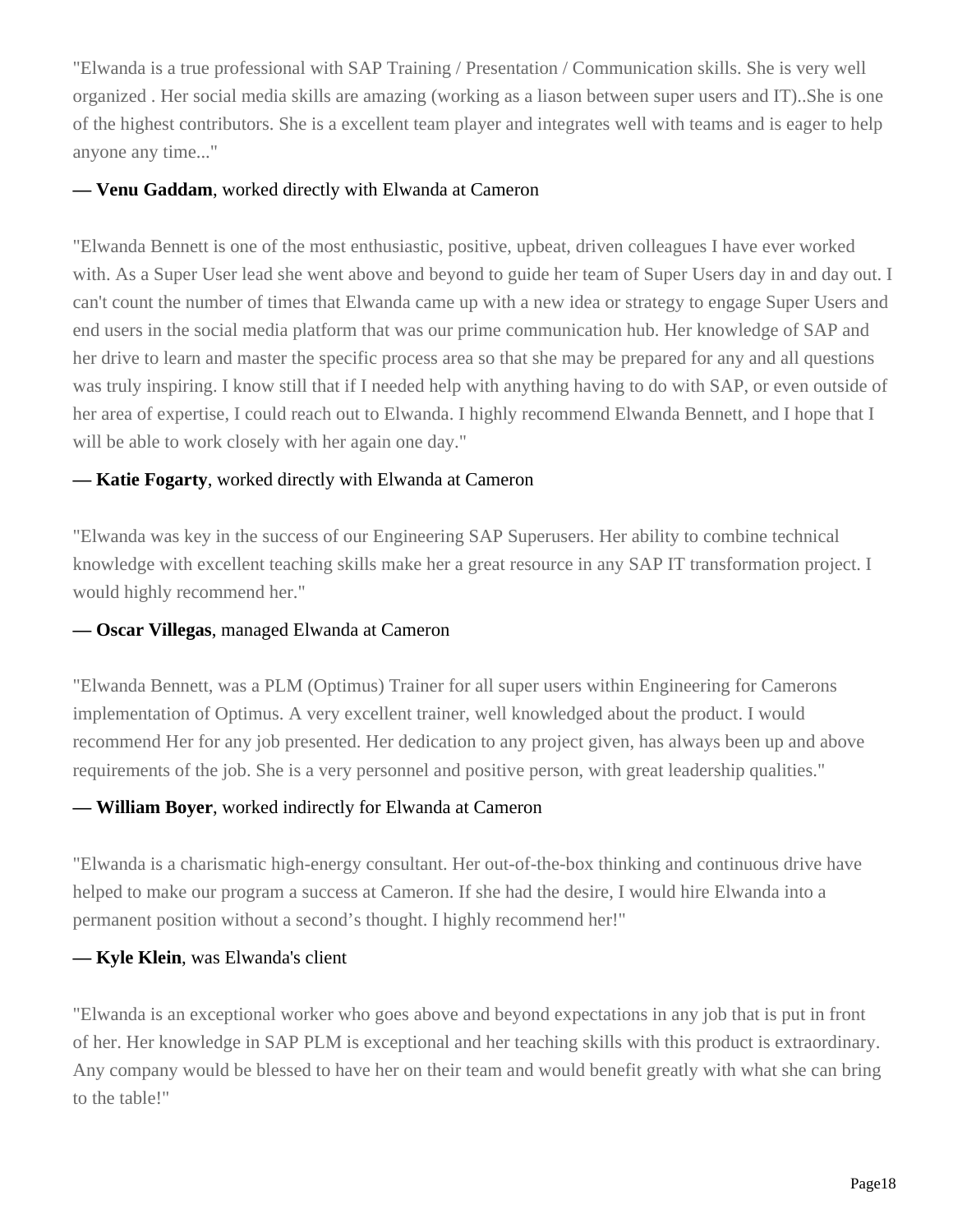#### **— Brian Nester**, worked directly with Elwanda at Cameron

"I worked with Elwanda in the SAP Super User Lead team at Cameron. Elwanda's rare combination of excellent SAP PLM, and Quality systems knowledge, and her strong communication and personal skills, made her an excellent training and trouble shooting resource not only for the business, but for the rest of the Super User team. I have no hesitation in endorsing her skills and writing a recommendation."

#### **— Steve Hopes**, worked directly with Elwanda at Cameron

"Elwanda Bennett worked with me on the Cameron SAP deployment and was instrumental in developing the training model for super users for our organization. Elwanda is enthusiastic and inspiring. Her commitment to her work and community set an example for others."

#### **— Melanie Yackel**, worked directly with Elwanda at Cameron

"Elwanda is go to person in the team, very supportive, never say no to work. she is very organised, asks right questions for understanding the requirements better. very fun to work with."

#### **— vamsi chennareddy**, worked directly with Elwanda at Cameron

"Elwanda is a true Subject Matter Expert (SME) in SAP organization and transaction requirements. My experience with her is primarily in Product Lifecycle Management (Engineering) requirements and transactions. However, her expertise also extends to other business modules such as Supply Chain and Quality requirements. Elwanda is an excellent on-line and platform instructor... with superior presentation skills. Regards, William Tarver"

#### **— William Tarver**, worked with Elwanda at Cameron

"It was a pleasure working with Elwanda Bennett.I work with her at Cameron facilitating Super Users with the adoption of business processes changes  $\&$  ensuring Cameron business productivity is optimized & communicating changes & training Cameron Super Users using a newly adopted social media software (Jive).. She did such a great job for Cameron that they expanded on the original scope and had her do more work. The team respected her knowledge.She has a professional work ethic and is a team player. She has the ability to look at "problems" in a very unique manner and offer solutions I would highly recommend Elwanda Bennett."

#### **— Jithendra Siddlagata**, worked directly with Elwanda at Cameron

"I am very confident and proud in writing this recommendation letter for Elwanda Bennett. We have worked together previously at Spectra Energy. I was working as a Training Lead while she was employed as a SAP Trainer. She is indeed a team player and very generous of her time and her knowledge. It is notable how Elwanda goes the extra mile to make sure the trainees fully comprehend the principles behind the business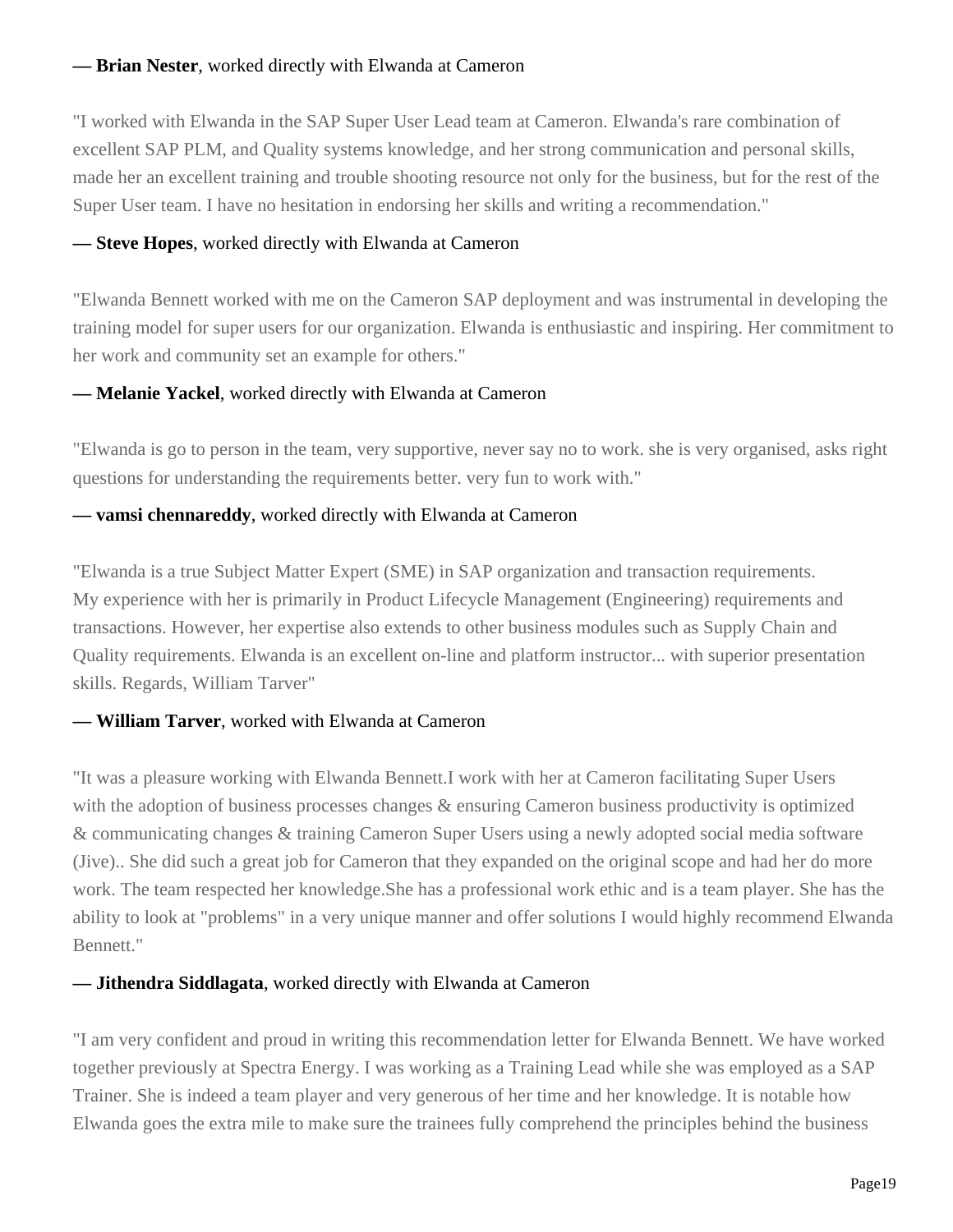processes. I, as well as our other colleagues, find her to be very approachable and warm. We seldom find SAP trainers that can be as dedicated, as knowledgeable, and as passionate as Elwanda is. She has a way of explaining things which make it easier for the trainees to grasp. When Elwanda finally left our company, it was definitely be a big loss on our part. Any company will definitely be very fortunate to have her. She is truly reliable and highly professional. If there is anything more you need to know, please call me at 832-771-8286. Sincerely, Fawn L. Bell Fbell8286@gmail.com "

# **— Fawn Bell***, SAP Functional Training Lead, Spectra Energy*, worked with Elwanda at The Mosaic Company

"Elwanda worked with me on a consultancy position for Tyco Flow Control. She is a reliable and hardworking individual who pays extreme attention to every single detail. Her dedication and resolve to exceeding the clients demands should serve as an inspiration to what it means to be an outstanding employee. I highly recommend her to and would gladly work with her again. She would be an invaluable asset to any team."

## **— Phil Martini**, worked directly with Elwanda at Tyco Flow Control

"Elwanda has been such a valuable player at the LMP project. Her knowledge of SAP is far reaching and she is always willing to stop her work to help a teammate in need of information. I feel so fortunate to have been assigned to the desk next to her as I have learned so many wonderful new tips and tricks. Any project will be blessed with her as a teammate!! "

#### **— Donna Knox***, President, Harbour Consulting, LLC*, worked directly with Elwanda at Army LMP Project

"I have worked with Elwanda for over 6 years as members of Team CSC for the US Army Logistics Modernization Program (LMP). As the Lead Technical resource for MM-PLM Sustainment efforts, I have worked closely with Elwanda on an ongoing basis. In addition to high level of technical knowledge and skill, Elwanda excelled at building strong relationships between the technical teams and the end user community, and used that skill to dramatically improve the solutions we delivered to our customers. She is very personable and a pleasure to work with. I am pleased to recommend Elwanda without any reservations, and hope to work with her again."

#### **— Chuck Baroski**, worked directly with Elwanda at Army LMP Project

"I had the pleasure of working with Elwanda on the US Army LMP project. Elwanda is extremely knowledgeable with a broad base of experience to draw from. Her functional and technical knowledge and expertise in PLM, supply chain, and ERP systems made her the go-to person for our team. She is a consummate professional and well respected and admired by her colleagues. But what I most remember and admire is her ability to build and sustain a community of personal and professional relationships. Those relationships allow her to quickly get decisions made, facilitate difficult meetings, and accomplish results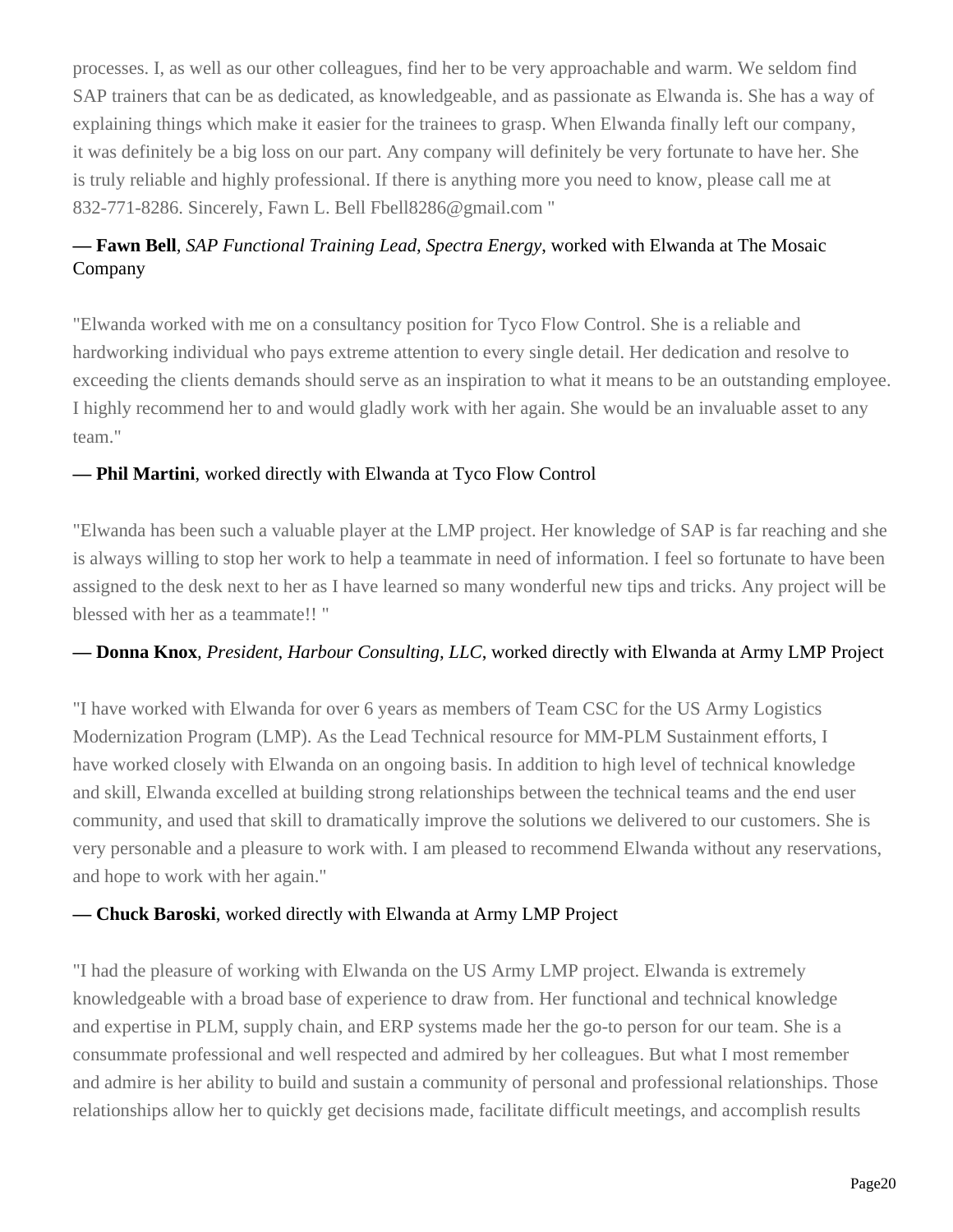where other team members had failed. Even after all this time, I have no reservations in recommending her. She would be the perfect complement to any team."

#### **— Harlan Hammack**, worked directly with Elwanda at Army LMP Project

"Elwanda's technical experience, skill and professionalism still astounds me. She is a woman of her word and a very honest individual. I highly recommend Elwanda for her knowledge in the PLM area and it would be a pleasure to work with her again."

#### **— Keith Daniel**, worked with Elwanda at Army LMP Project

"Elwanda is an excellent team-mate and a very experienced, savvy PLM Consultant who enjoys outstanding rapport with the customer. Elwanda is an asset to any team."

## **— Bob Gonzalez**, worked with Elwanda at LMP Army

"Elwanda worked with my team on a high value SAP Training Implementation project. She is a great team player and a very good Subject Matter Expert, worked well with local and offshore teams. We won the project and were able to successfully deliver it. I look forward to working with Elwanda again."

## **— Nailesh Sampat**, was Elwanda's client

"Elwanda is one of the most knowledgeable PLM resources that we have ever had the opportunity to work with. She has worked on multiple engagements for us over the years and her professionalism and dedication to her projects is beyond reproach. Elwanda consistently produces high level, error free, work while positively engaging the client. Clients have always had nothing but positive accolades for her work. I would highly recommend Elwanda for any SAP PLM implementation."

# **— Crystal Hollywood**, was a consultant or contractor to Elwanda at Computer Sciences Corporation

"Elwanda is without question one of the most dedicated and proficient technology trainers I have ever had the pleasure of working with. Elwanda is a tireless worker and can work with all levels of end user training throughout an organization. She is a strong additional to any team. She is passionate in her approach to development and knowledge transfer. Her good humor and "can do attitude" make her a joy to be around. I recommend her very highly and I look forward to working with her in the future"

# **— Bill Fraleigh**, worked directly with Elwanda at Computer Sciences Corporation

"I worked with Elwanda on the US Army SAP implementation. Dynamic, highly intelligent, personable, professional and dedicated are words that come to mind when I think of Elwanda. She inspired those of us around her with her energy, drive and innovation. Elwanda is a highly motivated consultant who keeps informed about the latest trends and technologies, and brings that deep knowledge to her clients. I learned a